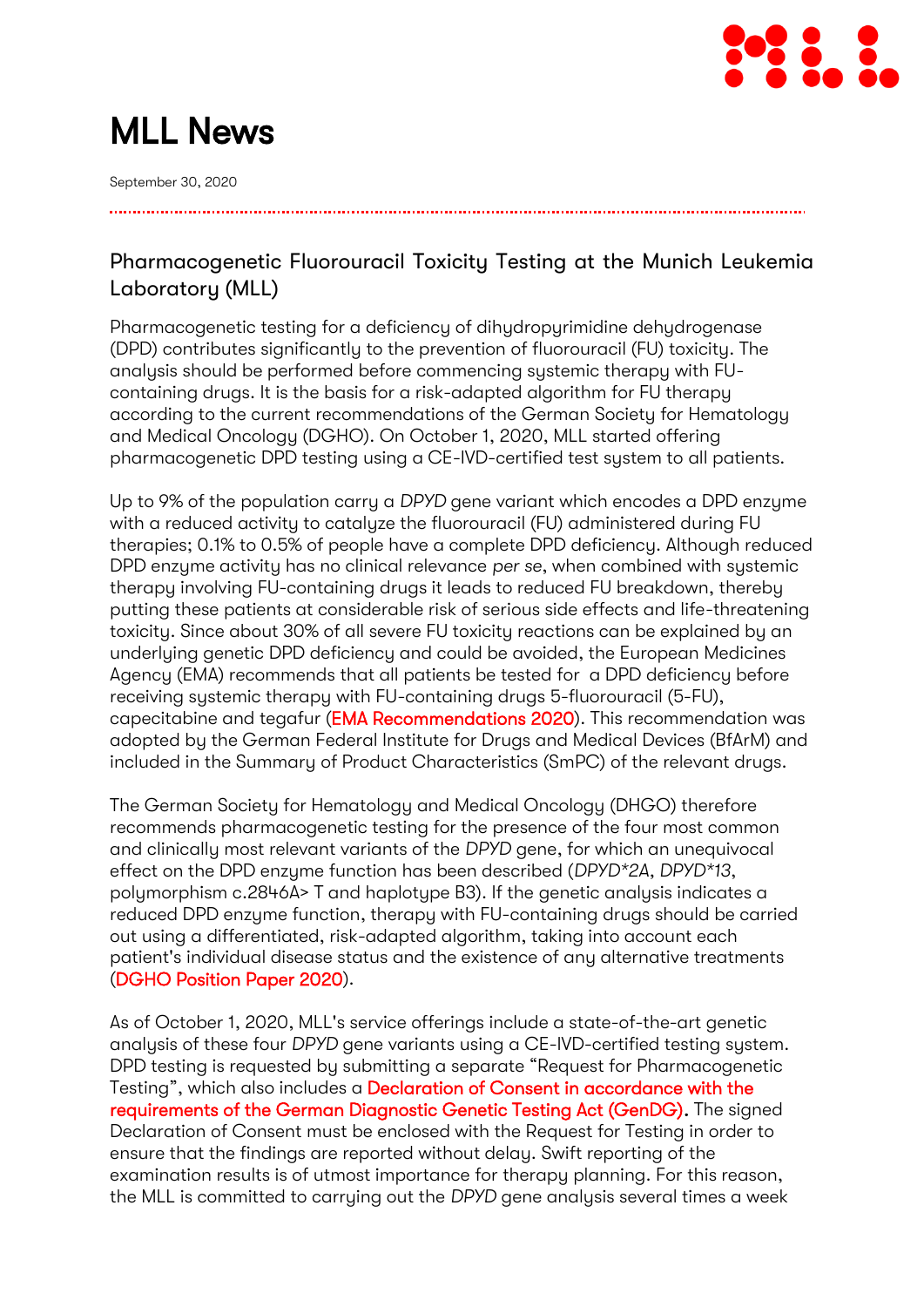

with a processing time of 2 days. The costs of the testing to determine DPD metabolic status prior to commencing systemic therapy with FU-containing drugs are covered as a standard service by the statutory health insurance. With the introduction of the DPD analysis at MLL, all patients should benefit from a speedy and uncomplicated pharmacogenetic testing.

### [For further information on DPD testing at MLL, see here.](https://www.mll.com/erkrankungendiagnostik/pharmakogenetik/dpd-testung-und-fluorouracil-toxizitaet.html)

Author: PD Dr. med. Gregor Hörmann, PhD

# BELUGA - A Prospective, Registered Study on the Use of Artificial Intelligence (AI) in Hematology

Even before the start of the COVID-19 pandemic, we saw how strongly digitalization is shaping our private and professional lives and will continue to do so in the future. This also applies to innovations for daily work in the paperless Munich Leukemia Laboratory (MLL), such as the complete digitalization of all medical findings in a constantly improving digital infrastructure. However, AI will mark a new era for medical diagnostic services as well.

In the last few months, many scientific publications have addressed this issue, examining the use of artificial intelligence in numerous clinical applications. In these studies, Deep Neural Networks (DNNs) are often used to test the application of machine learning for diagnostic purposes. Ranging from automated fundus examinations, to the detection of tumor foci in tissue sections and the detection of COVID-19-disease from CT scans, these systems are for the most part not only equivalent to human examiners in terms of accuracy and speed, but actually increasingly becoming superior. However, most of these studies are retrospective: A large collection of pre-annotated data (or images) is used as a training cohort to have new, previously unannotated data classified by the network.

We are now starting the prospective part of the MLL-initiated BELUGA study (Better Leukemia Diagnostics Through AI; Clinicaltrials.gov, NCT04466059). We will investigate to what extent AI-based diagnostic work-up is on a par with, or superior to, the conventional gold standard.

Our AI approaches draw on a collection of currently over 600,000 digitized blood cells and over 300,000 digital immunophenotypic findings, which have undergone stateof-the-art interpretation and annotation at the MLL. The DNNs trained with the MLL data are now available as applications. As part of the BELUGA study, these DNNs will be used in parallel to the current gold standard of routine laboratory practices and workflows over a period of one year to prospectively evaluate new incoming patient samples. AI results will remain blinded. The two methods will then be compared at specified time points in relation to defined primary endpoints (sensitivity/specificity of the diagnoses, time to diagnosis). Other secondary endpoints will include step-by-step diagnostics focusing on molecular genetics and chromosome analyses.

For the first time, the potential of AI-guided diagnostic strategy is being investigated in a prospective study using the example of cytomorphology and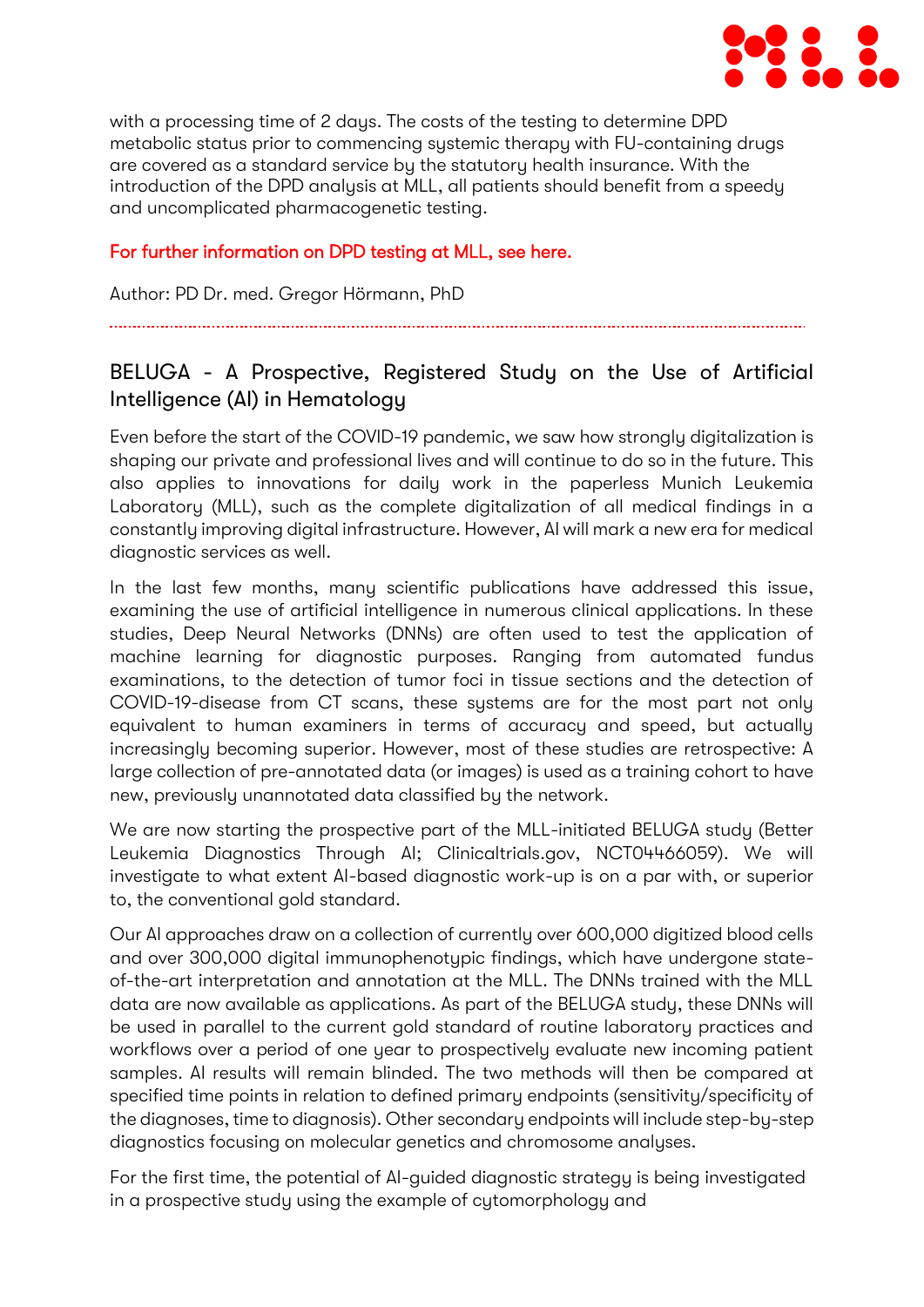

immunophenotyping. The newly collected data will be used to continuously train the algorithm. It would be exciting if, 200 years after the birth of Rudolf Virchow, the first person to describe "white" blood, the approach of the BELUGA (Russian for "white") study described here indeed helped AI-based diagnostic strategy find its way into hematologists' daily clinical routine.

Authors: Prof. Dr. med. Torsten Haferlach, Dr. med. Christian Pohlkamp

## We value your opinion!

Our goal is to offer top-notch leukemia diagnostic services to patients and strive for continuous improvement. Therefore, we would like to find out how satisfied and happy the senders of samples are with our services. We take your feedback very seriously and use it as a tool for self-improvement.

We would appreciate if you could spare 10 minutes of your time to complete our anonymous survey. Please use the opportunity to evaluate the cooperation with us and give us specific feedback. The following link will take you to the survey. The survey will be conducted until October 31, 2020.



#### [Click here to partake in the survey](https://www.ntgt.de/a/s.aspx?s=422331X86802158X89965)**.**

# On our own behalf: Optimizing the quality of service

It is our job to offer you the current repertoire of state-of-the-art leukemia diagnostic services in the Munich Leukemia Laboratory (MLL). To fully optimize the diagnostic process, the integrity of the sample collected is of great importance, both to provide reliable test results and to apply the requisite methods within the operating workflow. So that we may always be able to best serve you as the sender of the sample and the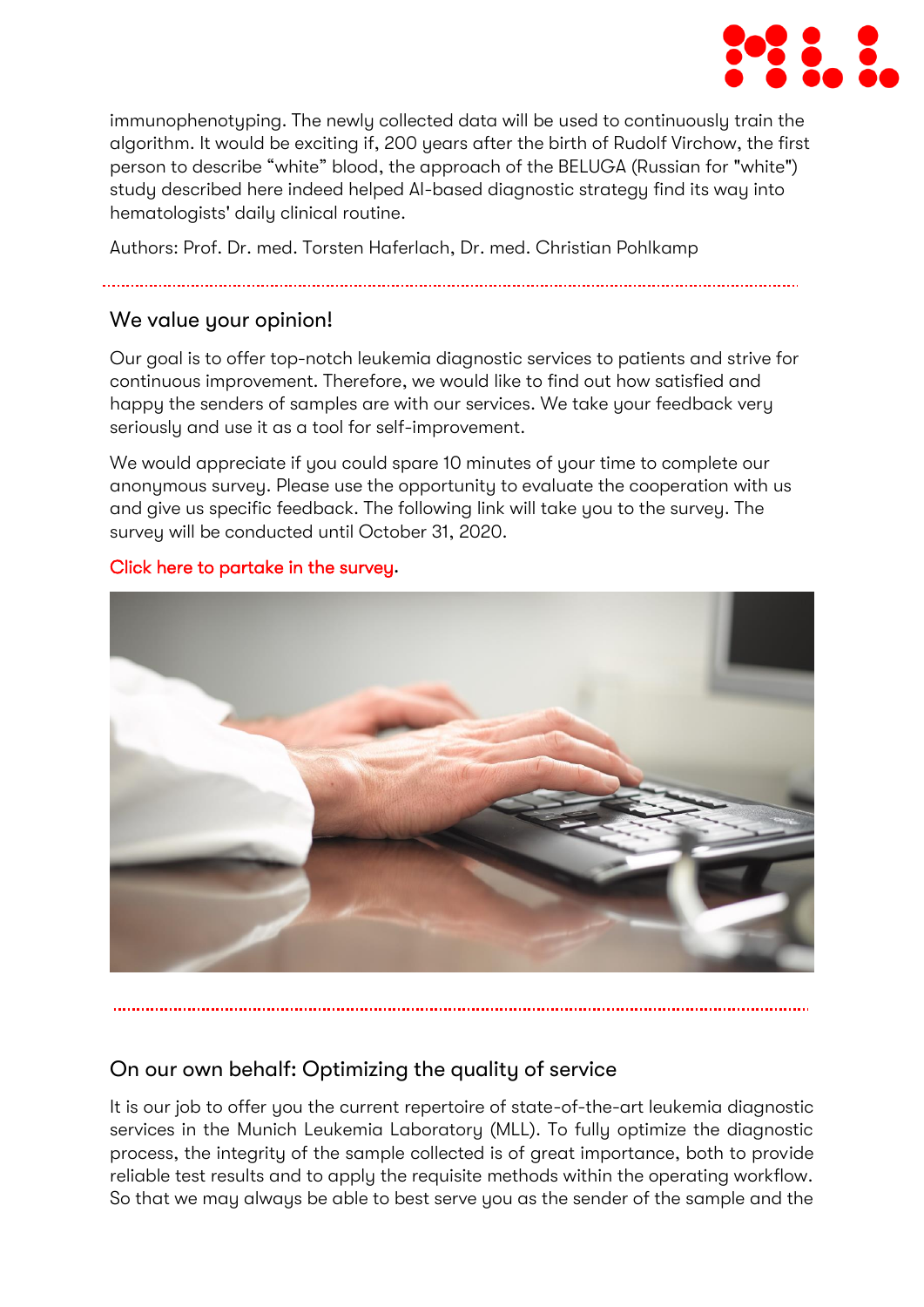

affected patients, we would like to explain some important aspects of the preanalytical phase, which includes blood and bone marrow sample collection, handling and transport to the laboratory.

The quality of our diagnostic process depends on our diagnostic methods as well as the integrity of the forwarded sample.

Provision of certain basic information is very important for creating the workflow (i.e. order control) and for the final interpretation of results (particularly for initial diagnoses). In addition to a clearly formulated (suspected) diagnosis (ICD codes on their own are rarely helpful) and a clinical diagnostic question, it is essential to provide blood count details (preferably a differential hematology diagnosis). In the case of follow-up examinations, information on previous therapy is helpful. Unambiguous identification of sample material and any accompanying material (name, date of birth, EDTA or heparin) is essential.

Prolonged sample transit times create obstacles for cytomorphology (if samples need to be plated), cytogenetics (requires viable cells) and immunophenotyping. Samples for these types of tests should ideally reach us within 1-2 days. Samples for molecular genetic analyses also deteriorate if transport takes longer than 3 days.

In urgent cases, a courier service guarantees next-day delivery for biological samples. Please note that shortly before the weekends the "Saturday delivery" comment box is ticked. Our laboratory also accepts samples on Saturdays and on all public holidays (including Bavarian public holidays). It should also be noted that DHL does not currently deliver on public holidays.

When sending bone marrow, the focus is of course on obtaining an aspirate containing tissue fragments (please be sure to provide at least 5 mL in EDTA and, additionally, 5 mL in heparin). In the case of a dry tap ("punctio sicca"), a bone marrow trephine suspended in 0.9% NaCl (not formalin!) with 1,000 IU heparin is a suitable alternative; please also provide 20 mL of peripheral blood in this case.

As for anticoagulation, it must be taken into account that EDTA (or citrate) is necessary for a cytomorphologic diagnostic work-up, whereas heparin (500 IU per mL) is required for cytogenetic analyses. For a cytomorphologic analysis, it is recommended to use the first aspirate, which is most likely to contain tissue fragments. If you make smears for the cytomorphology analysis yourself, we ask you to avoid including too much blood, to avoid the smear being too "thick" and producing squeeze artifacts, and to allow for sufficient air drying time (optimally 30-60 min) before packaging and shipping.

We hope that this information will contribute to the optimal use and optimization of our diagnostic services in the best interest of your patients.

Author: Dr. med. Christian Pohlkamp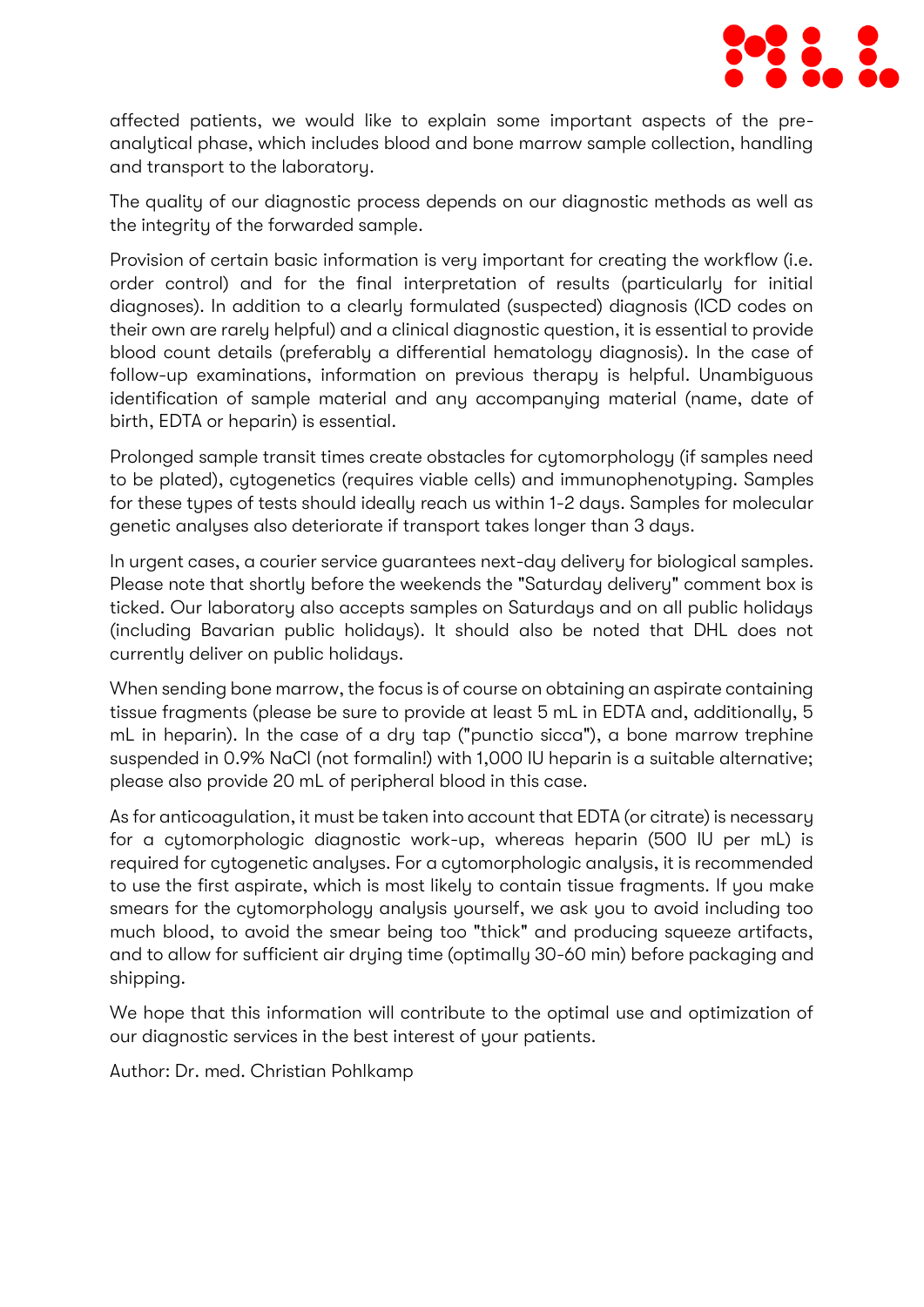



## MDS-Associated Aberrant Phenotypes in Multiple Myeloma

It has been known for about a decade that in some patients with multiple myeloma (MM), MDS-associated changes in the bone marrow can be detected at the time of diagnosis or later during the course of disease. These include genetic alterations, such as evidence of clonal hematopoiesis and/or MDS-associated cytogenetic anomalies<sup>\*</sup>, as well as aberrant immunophenotypes typical of MDS<sup>\*\*</sup>. A recent [study](https://ashpublications.org/blood/article-abstract/135/26/2375/454409/Biological-and-clinical-significance-of-dysplastic?redirectedFrom=fulltext) underlines the clinical relevance of such MDS-associated (immuno)phenotypic anomalies (MDS-PAs) and indicates



Figure 1: Incidence and clinical relevance of MDS-associated Phenotype Alterations (MDS-PAs) in multiple myeloma in the study by Maia et al. (Blood 2020).

Following the initial literature reports\*\* on the use of flow cytometry to detect MDSassociated Phenotype Alterations (MDS-PAs) in multiple myeloma, a current study [\(Maia et al. Blood 2020\)](https://ashpublications.org/blood/article-abstract/135/26/2375/454409/Biological-and-clinical-significance-of-dysplastic?redirectedFrom=fulltext) now deals with the biological, clinical, prognostic and therapy implications of MDS-PAs. Data were collected at the time of diagnosis and after high-dose therapy and autologous stem cell transplantation (HDT/ASCT).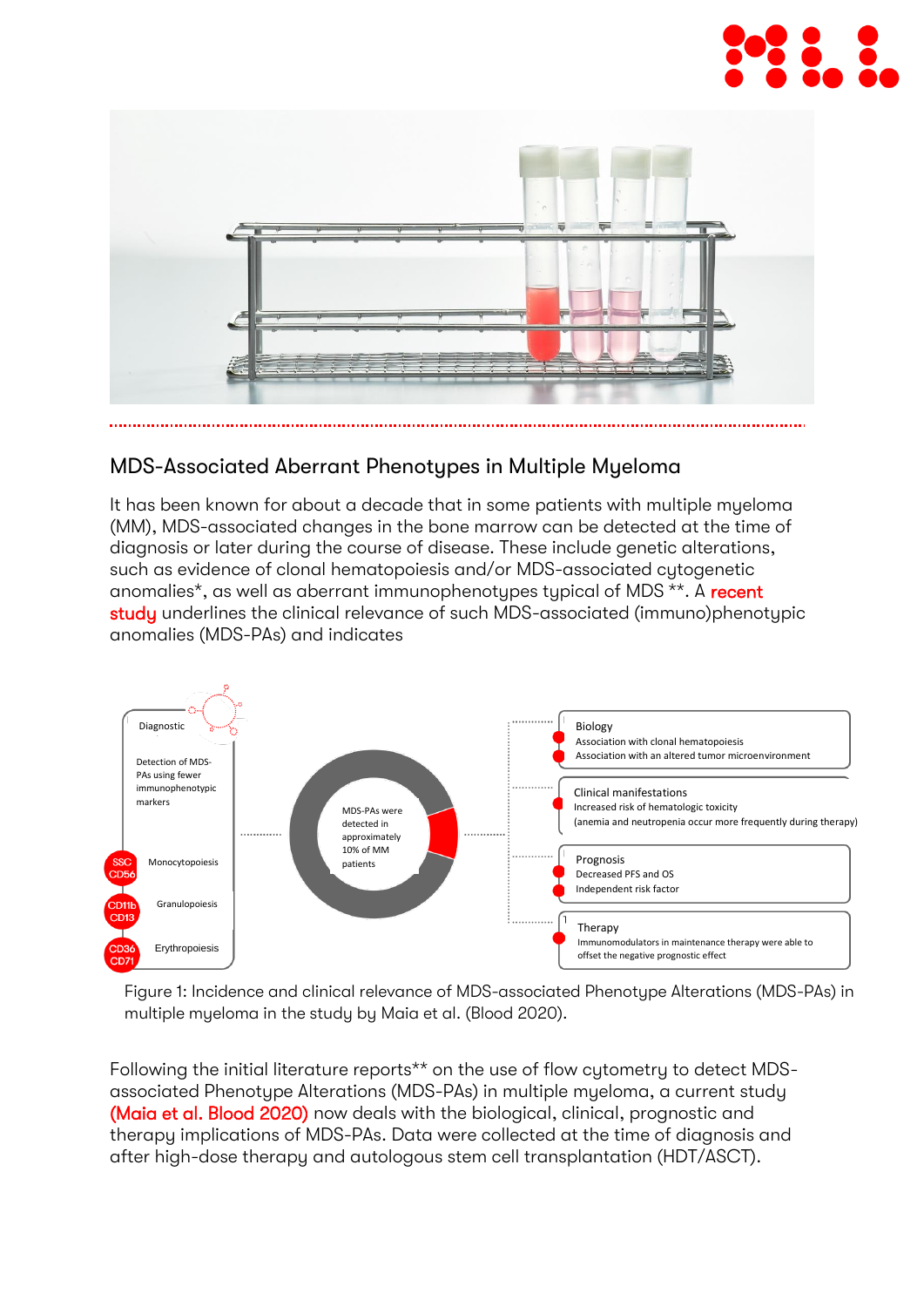

Immunophenotypic characterization at the time of diagnosis was carried out in a group of 285 patients who participated in a therapeutic study. Characteristic MDS alterations were detected in bone marrow aspirates of 33 cases (11.6%), which most frequently included granulocytic dysplasia (22 patients), followed by erythroid dysplasia (10 patients) and monocytic dysplasia (7 patients). More than one lineage was affected in only 5 cases. However, even in cases with MDS-PAs, bone marrow smears displayed unremarkable morphology. In terms of biology, there was an association with an altered tumor microenvironment as well as clonal hematopoiesis. Molecular genetic analyses of 67 patients detected clonal hematopoiesis in 50% of MDS-PAs cases, but only in 22% of cases without MDS-PAs. Phenotupe alterations and/or clonal hematopoiesis detected at diagnosis persisted in the majority of patients during the course of the disease; *de novo* MDS-PAs or somatic mutations after HDT/ASCT appeared in only a small percent of cases.

To evaluate the clinical consequences of MDS-PAs, a larger group of 1,252 patients selected from a total of four studies was examined. Since only data on CD56 expression were collected across all study cohorts, MDS-PA detection was restricted to the monocyte lineage. MDS-PAs could be detected at the time of diagnosis in 70 patients (5.6%). Patients with MDS-PAs had an increased risk of treatment-related hematologic toxicity and displayed anemia and neutropenia significantly more frequently than patients without MDS-PAs. MDS-PAs were also associated with decreased progression-free survival and overall survival. MDS-PAs turned out to be a risk factor that was independent of established risk parameters such as ISS stage III, high LDH and high-risk chromosome anomalies (cytogenetics). The negative prognostic effect on survival could, however, be counteracted by post-ASCT maintenance therapy with immunomodulatory drugs.

In summary, screening by flow cytometry proposed by Maia et al. is a cost-effective and rapid method for identifying patients with dysplastic hematopoiesis as early as the time of diagnosis. According to the authors, this may be particularly useful for MM patients with cytopenia of unknown etiology. The increased risk of therapyrelated hematologic toxicity and the negative prognostic effect, which can be counteracted therapeutically by administering immunomodulators, make MDS-PA diagnostics clinically relevant.

#### Additional references:

\*Barlogie et al. Blood 2008, Usmani et al. Blood 2013, Chitre et al. Leukemia 2018 \*\*Matarraz et al. Haematologica 2012, Matarraz et al. Leukemia 2014

Author: Dr. Ines Schmidts

#### Digital order entry platform enables online order submission

In an era where administrative processes are increasingly being digitized, you can use the options of our web-based portal for digital order submissions. Apart from the